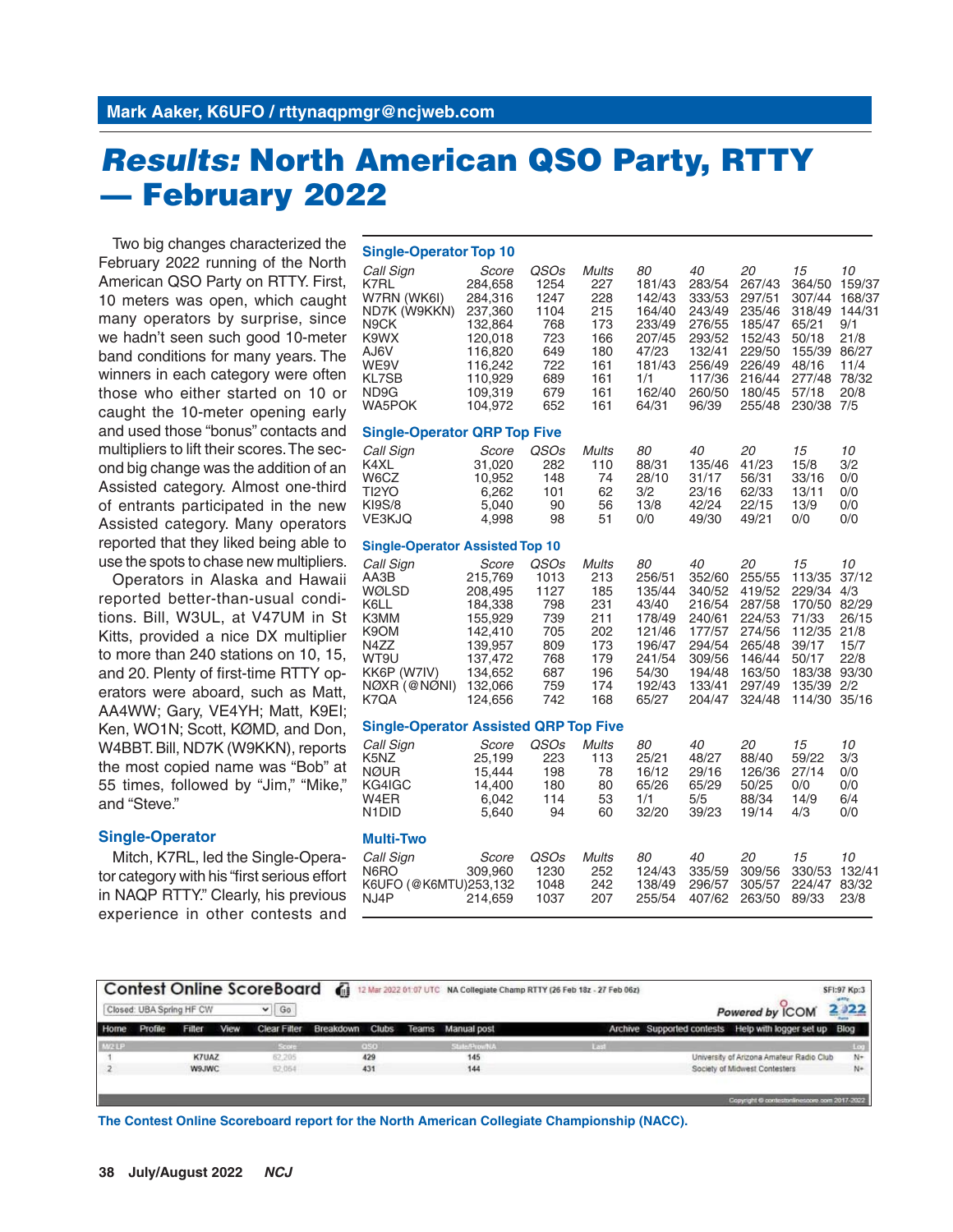modes helped. He was also helped by 10 meters with 159 QSOs and 37 multipliers. Following were familiar call signs W7RN (WK6I) and impressive up-and-coming ND7K (W9KKN). All these operators logged more than 1,000 QSOs and 200 multipliers. Conditions and operators were *that* good.

# **Single-Operator Assisted**

The Single-Operator Assisted category was led by familiar NAQP operators Bud, AA3B; Ken, WØLSD, and Dave, K6LL. These operators were the inaugural entries in this category in the Assisted records for their states.

## **QRP**

Single operator QRP was won by Ken, K4XL, in Virginia, who has entered the NAQP RTTY many times. This was a first try at QRP.

Single-Operator Assisted QRP was won by Mike, K5NZ, who found more multipliers than the un-assisted QRP operators in one-half the time.

#### **Multi-Two**

Famous contest station and operator Ken, N6RO, assembled a California All-star Team to put N6RO in first place, followed by another California team, K6UFO from the K6MTU mountaintop. Previous winner NJ4P came in third due to the west coast's domination of the 10 and 15-meter openings. NE1C and W5WZ rounded out the top five, who all logged more than 1,000 contacts.

#### **Team Competition**

The assembled experts of SWACC #1 won the Team Competition and set a new all-time Team record. They were followed by NCCC Team #1, and great performances from teams from Deep Dixie, SMC, and Grand Mesa. Thank you to all the Team organizers and participants for their high-energy contribution to the contest.

# **North American Collegiate Championship**

K7UAZ at the University of Arizona and W9JWC at Bradley University in Illinois both participated in the concurrent North American Collegiate Championship (NACC), and it was a close race all day on the online scoreboard. Claimed and final scores were only separated by two QSOs and one multiplier, but both stations were highly accurate, so K7UAZ held its lead for the win.

## **Youth**

Bob,WØAAE, reported in as a 17-year-old ham. He encountered good conditions on all bands and said he was happy with his scores, made using just dipole antennas.

Thank you to N6TR and WA7BNM for preparing our scores and to Icom America for sponsoring our awards.

Our next NAQP RTTY will be July 16, 2022.

# **Selected Soapbox from 3830scores.com**

I like this contest, 10 hours and simple. While it seemed slow at times, I more than doubled last year's score. *— NG1M*

Planned on a part-time effort, stayed for the duration. I guess it was just too much fun. — *K6GHA*

I never knew there were so many W9s. *— W1UE*

Introducing my wife to RTTY last year has cut my RTTY operating time in half. *— K7AZT*

I get bored easily when no one responds to my CQs. Then I think like the proverbial vulture. — *AE6JV*

| <b>Team Scores</b>                                                                                                                                                                                                                                                                                                                                                                                                                                                                                                                                                                                                                                                                                                                                                                                                                                        |                                               |                                                                                                                                                                                                                                                                                                                                                                                                                                                                                                                                                                                                                                                                               |                                                                                                                                                                                                                                                                                                                                                                                                                              |                                                                                                                                                                                                                                                                                                                                                                                                                     |
|-----------------------------------------------------------------------------------------------------------------------------------------------------------------------------------------------------------------------------------------------------------------------------------------------------------------------------------------------------------------------------------------------------------------------------------------------------------------------------------------------------------------------------------------------------------------------------------------------------------------------------------------------------------------------------------------------------------------------------------------------------------------------------------------------------------------------------------------------------------|-----------------------------------------------|-------------------------------------------------------------------------------------------------------------------------------------------------------------------------------------------------------------------------------------------------------------------------------------------------------------------------------------------------------------------------------------------------------------------------------------------------------------------------------------------------------------------------------------------------------------------------------------------------------------------------------------------------------------------------------|------------------------------------------------------------------------------------------------------------------------------------------------------------------------------------------------------------------------------------------------------------------------------------------------------------------------------------------------------------------------------------------------------------------------------|---------------------------------------------------------------------------------------------------------------------------------------------------------------------------------------------------------------------------------------------------------------------------------------------------------------------------------------------------------------------------------------------------------------------|
| 1. SWACC #1                                                                                                                                                                                                                                                                                                                                                                                                                                                                                                                                                                                                                                                                                                                                                                                                                                               |                                               | 2. NCCC Team #1                                                                                                                                                                                                                                                                                                                                                                                                                                                                                                                                                                                                                                                               |                                                                                                                                                                                                                                                                                                                                                                                                                              | 3. Deep Dixie CC Team Elvis                                                                                                                                                                                                                                                                                                                                                                                         |
| ND7K<br>237,360<br>AA3B<br>215,769<br>K6LL<br>184,338<br>K <sub>9</sub> OM<br>142,410<br>N4ZZ<br>139,957<br>Total<br>919,834                                                                                                                                                                                                                                                                                                                                                                                                                                                                                                                                                                                                                                                                                                                              | W7RN<br>KK6P<br>N6IE<br>AJ6V<br>K6EI<br>Total | 284,316<br>134,652<br>119,925<br>116,820<br>69,384<br>725,097                                                                                                                                                                                                                                                                                                                                                                                                                                                                                                                                                                                                                 | K7RL<br>AB0S<br>NØTA<br><b>KØWA</b><br>KT4Q<br><b>Total</b>                                                                                                                                                                                                                                                                                                                                                                  | 284,658<br>94,952<br>91,650<br>85,221<br>69,552<br>626,033                                                                                                                                                                                                                                                                                                                                                          |
| Team                                                                                                                                                                                                                                                                                                                                                                                                                                                                                                                                                                                                                                                                                                                                                                                                                                                      |                                               | Operators                                                                                                                                                                                                                                                                                                                                                                                                                                                                                                                                                                                                                                                                     |                                                                                                                                                                                                                                                                                                                                                                                                                              | Total                                                                                                                                                                                                                                                                                                                                                                                                               |
| 4. SMC Zeus<br>5. Grand Mesa CC - RM Diddlers<br>6. SWACC #2<br>7. SMC Apollo<br>8. MWA 1<br>9. YCCC FSKers #1<br>10. Deep Dixie CC Team Magnolia<br>11. DFWCG Cowboys<br><b>12. SCCC</b><br>13. FCG-1<br>14. Big Sky #7<br>15. YCCC FSKers #3<br>16. KCG<br>17. YCCC FSKers #2<br>18. NCCC Team #2<br>19. NCCC Team #3<br>20. SMC Demeter<br>21. SM Rockets<br>22. Digi Owls 1<br>23. TDXS<br>24. MWA 2<br>25. Deep Dixie CC Team Steamboat<br>26. Grand Mesa CC - HC Diddlers<br>27. Digi Owls 2<br>28. FCG-2<br>29. METRO RUNNERS<br>30. NEMARC High Riders<br>31. KCG-PT<br>32. METRO CHASERS<br>33. I-guana Go to the TTY Bar<br>34. SMC Athena<br>35. SFCG Palmetto Pulsars<br>36. Shenandoah Valley Wireless<br>37. NCCC Team #4<br>38. SECC<br>39. NCCC Team #5<br>40. Milford Aces<br>41. NEMARC Low Riders<br>42. Cornwall<br>43. Wannabe Dudes |                                               | N1IXF, W1QK, NG1M, W1UJ<br>AB5OR, NN5O, KA5M, N8BJQ<br>AD5XD, NT5V, K5DHY, N5XE<br>N6WT, KF6RY, WQ6X, N6HE<br>N4TB, W4CU, AA8R, W4EE<br>K7QA, KJ9C<br>AE1P, K1RO, KB1W, W1TO<br>W6EU, AE6JV, K6NV, WU6X<br>WB8BZK, K9PW, AI9T, WI9WI<br>N7XS, AA9L, KC9TZO, KG7VIZ<br>AH2O, K2RB, KS2G, W2YK<br>KG5U, WB5TUF, AJ4F<br>NØKQ, WØETT<br>KA2D, WB2NFL, KC2KY<br>KT3T, K4SBZ, WB4UBK, K4RFK<br>N9LAH, N9TK, WA9LEY, K9ZO<br>K3NO, N3AML, N3FJP<br>WX4W, AB4IQ, KU4A, W4PF<br>K9CS, W9ILY<br>K9CW, KC9EOQ<br>KS4YX, KG4IGC, K7OM<br>K4PZC, N5SMQ, AD4TJ<br>AE4Y, N3HEE, AA4LR<br>K6DGW, NW2P, K6ELE, K6KM<br>WS6K, K8PK<br>KE3GK, K2EJ, KC3RPO, AK3B<br>KI9S/8, KA3D, W3CDZ<br>WU4G | WT9U, N9CK, ND9G, K9NR, KKØU<br>WØLSD, N7WY, AD1C, KI6QDH, KFØUR<br>NØXR, W1UE, WQ5L, W4GKM, W4CQE<br>K9WX, K9CT, KC9K, AB9YC, NØVT<br>NØAT, WØAAE, KØJJR, KØVG, KØTLG<br>ND4Y, KM4FO, K4WW, KE4KY, W4LC<br>KA1YQC, N1MGO, WO1N, W1DYJ, K5ZD<br>K6GHA, K6RIM, WU6W, K6MM, K6OK<br>NØEO, KØRC, NRØT, KCØNFB, KEØTL<br>AC6ZM, K4AFE, AA5W, CO2OQ, P4/K3DMG 81,510<br>WT2P, AJ9C, NF4A, W9IZ, K9NW<br>W6DMW, KE6QR, W6RKC, N3KA | 491,354<br>474,166<br>356,948<br>305,424<br>288,852<br>282,886<br>256,366<br>254,189<br>244,638<br>238,618<br>210,896<br>198,128<br>196,589<br>193,968<br>188,270<br>186,622<br>158,366<br>145,012<br>114,802<br>97,072<br>95,536<br>78,932<br>75,882<br>74,094<br>63,656<br>60,797<br>54,760<br>54,065<br>51,942<br>47,804<br>44,381<br>41,638<br>39,142<br>25,941<br>23,679<br>15,300<br>11,613<br>6,436<br>2,541 |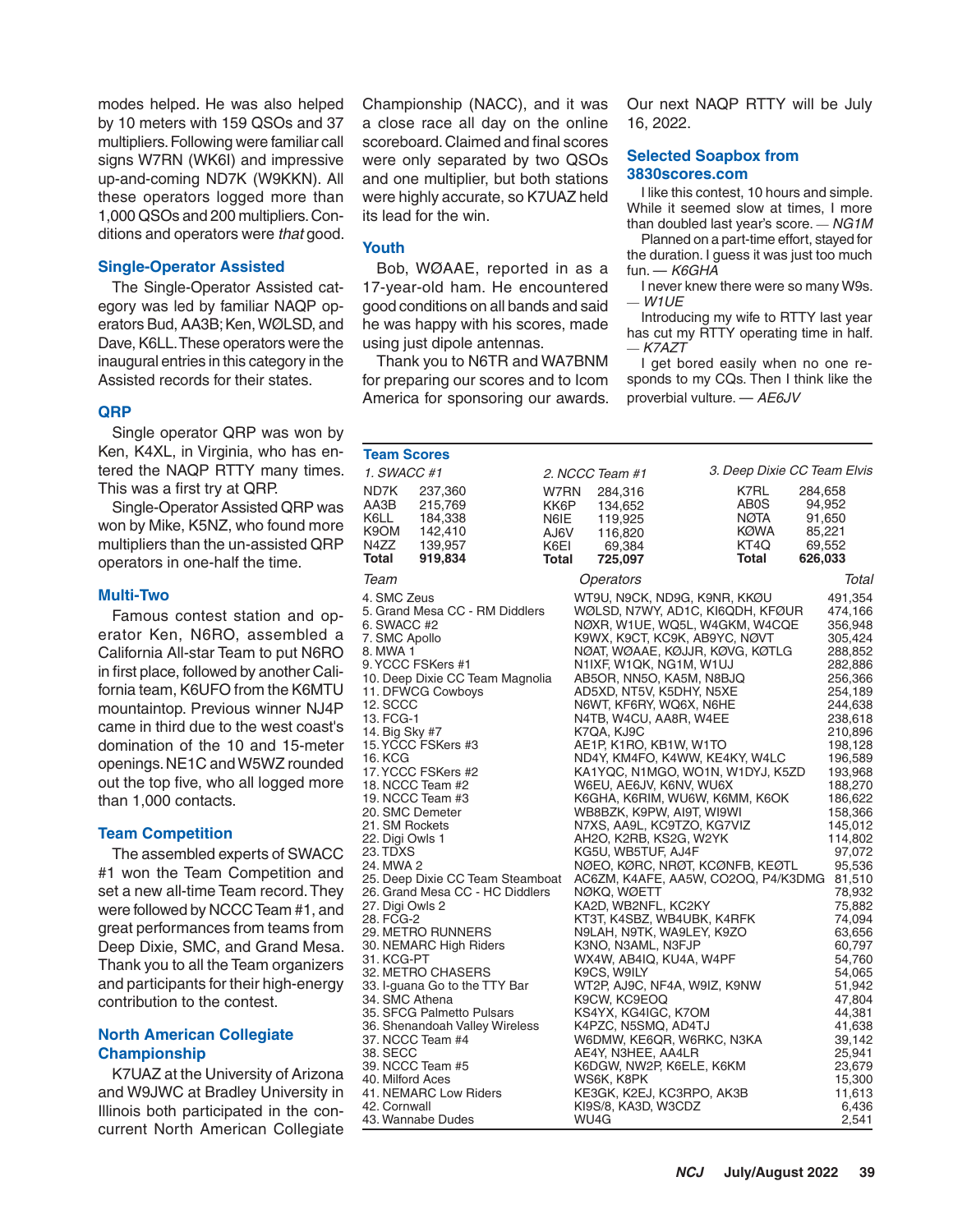| <b>Single Operator Scores</b><br>Call Sign<br>QTH<br>Call Sign<br>Score QSOs Mults<br>QTH<br>Score QSOs Mults<br>Score QSOs Mults |                  |              |            |                        |                             |                  |            |            |                        |                                    |                    |              |            |                        |
|-----------------------------------------------------------------------------------------------------------------------------------|------------------|--------------|------------|------------------------|-----------------------------|------------------|------------|------------|------------------------|------------------------------------|--------------------|--------------|------------|------------------------|
| Call Sign<br>N1IXF                                                                                                                | 85,950           | 573          | 150        | QTH<br>CТ              | N <sub>4</sub> CF           | 40,950           | 325        | 126        | VA                     | K5TXM                              | 25,600             | 256          | 100        | TX                     |
| AE1P                                                                                                                              | 83,080           | 536          | 155        | <b>NH</b>              | N9TF                        | 40,535           | 335        | 121        | TN                     | WB5JJJ                             | 21,424             | 208          | 103        | AR                     |
| W1QK                                                                                                                              | 79,785           | 591          | 135        | СT                     | KM4FO                       | 38,080           | 320        | 119        | KY                     | K5QR                               | 20,291             | 197          | 103        | <b>TX</b><br><b>TX</b> |
| NG1M<br>N <sub>1</sub> M <sub>G</sub> O                                                                                           | 78,396<br>55,118 | 556<br>434   | 141<br>127 | RI<br>MA               | K4WW<br>KC4LZN              | 32,655<br>32,046 | 311<br>327 | 105<br>98  | KY<br>FL               | AD5LU<br>WA9JBR                    | 17,941<br>10,626   | 233<br>138   | 77<br>77   | LA                     |
| K <sub>1</sub> RO                                                                                                                 | 52,393           | 433          | 121        | <b>NH</b>              | KU8E                        | 31,692           | 278        | 114        | GA                     | N3BUO                              | 10,350             | 150          | 69         | <b>TX</b>              |
| AE6JV                                                                                                                             | 46,482           | 366          | 127        | <b>NH</b>              | *K4XL<br>K8LF               | 31,020<br>27,405 | 282<br>261 | 110<br>105 | <b>VA</b><br>VA        | AA5W<br>K <sub>5</sub> TA          | 9,856<br>9,360     | 176<br>120   | 56<br>78   | TX<br><b>NM</b>        |
| <b>WA1LAD</b><br>K2RB                                                                                                             | 32,120<br>31,886 | 292<br>298   | 110<br>107 | RI<br>CT               | W4BBT                       | 27,342           | 294        | 93         | <b>NC</b>              | WB5K                               | 7,906              | 118          | 67         | TX                     |
| W1DYJ                                                                                                                             | 25,806           | 253          | 102        | MA                     | AI4WW                       | 25,899           | 267        | 97         | FL                     | KJ5T                               | 6,099              | 107          | 57         | <b>TX</b>              |
| AF1R                                                                                                                              | 24,846           | 246<br>198   | 101<br>93  | MA<br>MA               | WA3LXD<br>K4PZC             | 25,546<br>22,927 | 241<br>227 | 106<br>101 | FL<br>VA               | <b>KØGEO</b><br>WA9AFM/5           | 5,885<br>5,400     | 107<br>100   | 55<br>54   | TX<br>OK               |
| K5ZD<br>AA1SE                                                                                                                     | 18,414<br>15,288 | 168          | 91         | MA                     | KW4J                        | 22.420           | 236        | 95         | AL                     | NK5G                               | 4,029              | 79           | 51         | ТX                     |
| W1NK                                                                                                                              | 7,296            | 114          | 64         | СT                     | KA4JRY                      | 21,658           | 238        | 91         | GA<br>VA               | K5AEB                              | 3,901              | 83           | 47<br>44   | OK<br>OK               |
| W1MJ<br>N <sub>2</sub> HX                                                                                                         | 6,660<br>6,496   | 111<br>116   | 60<br>56   | МA<br>VT               | N <sub>2</sub> LEE<br>AB4IQ | 21,436<br>20,400 | 233<br>204 | 92<br>100  | KY                     | WA5MA<br><b>WØZW</b>               | 3,784<br>2,279     | 86<br>53     | 43         | <b>NM</b>              |
| K3IU                                                                                                                              | 3,400            | 85           | 40         | RI                     | K4SBZ                       | 19,380           | 204        | 95         | FL                     | KK5OQ                              | 1,470              | 49           | 30         | MS                     |
| WB1AEL                                                                                                                            | 1,782            | 54           | 33         | MA                     | KK4R<br>K4BX                | 19,176<br>17,756 | 204<br>193 | 94<br>92   | VA<br><b>TN</b>        | W5KI<br>AJ4F                       | 1,440<br>1,344     | 45<br>48     | 32<br>28   | AR<br>TX               |
| KC1RLS<br>*W1IG                                                                                                                   | 1,045<br>987     | 55<br>47     | 19<br>21   | <b>NH</b><br><b>CT</b> | KO4ENU                      | 16,340           | 190        | 86         | VA                     | WD5G                               | 920                | 40           | 23         | OK                     |
| K <sub>1</sub> SX                                                                                                                 | 64               | 8            | 8          | MA                     | AE4Y                        | 16,236           | 198        | 82         | <b>NC</b>              | AE5MM                              | 912                | 38           | 24         | OK                     |
| AH2O                                                                                                                              | 58,947           | 401          | 147        | NY                     | WS6X<br>KS4YX               | 16,182<br>15,725 | 174<br>185 | 93<br>85   | VA<br>SC               | AB5XM<br>KI5RQG                    | 726<br>336         | 33<br>24     | 22<br>14   | ТX<br>AR               |
| AG2AA                                                                                                                             | 38,985           | 345          | 113        | <b>NY</b>              | W4CQE                       | 14,931           | 189        | 79         | TN                     | AA5AU                              | 80                 | 10           | 8          | LA                     |
| AA2EQ                                                                                                                             | 34,133           | 319          | 107        | NY                     | K4FTO<br>K7OM               | 14,670<br>14,256 | 163<br>162 | 90<br>88   | VA<br>SC               | AJ6V                               |                    | 649          | 180        | CA                     |
| KB2CKN<br>WB2COY                                                                                                                  | 25,542<br>22,671 | 258<br>229   | 99<br>99   | <b>NY</b><br><b>NY</b> | WB4UBK                      | 13,363           | 161        | 83         | FL                     | N6WT                               | 116,820<br>103,834 | 538          | 193        | CA                     |
| KS2G                                                                                                                              | 22,359           | 257          | 87         | NY                     | K4YCR                       | 12,616           | 166        | 76         | VA                     | K6GHA                              | 92,742             | 533          | 174        | CA                     |
| WB2NVR                                                                                                                            | 21,285           | 215          | 99         | <b>NY</b>              | WA4IPU<br>KO8V              | 12,600<br>11,661 | 200<br>169 | 63<br>69   | FL<br>VA               | KF6RY (W6ZL)<br>KH6ZM              | 92,400<br>83,304   | 600<br>534   | 154<br>156 | CA<br>KH <sub>6</sub>  |
| WA2QAU<br>KD2UBH                                                                                                                  | 18,336<br>16,643 | 191<br>187   | 96<br>89   | NY<br><b>NY</b>        | N5SMQ                       | 11,592           | 161        | 72         | VA                     | W6EU                               | 75,582             | 494          | 153        | CA                     |
| KC <sub>2</sub> KY                                                                                                                | 12,150           | 162          | 75         | NY                     | KEØL                        | 11,396           | 154        | 74         | TN                     | KE6GLA                             | 34,335             | 315          | 109        | CA                     |
| NS2N<br>NA2NY                                                                                                                     | 10,560<br>9,360  | 132<br>130   | 80<br>72   | <b>NY</b><br>NY        | NN4NT<br>AA4HG              | 11,324<br>10,981 | 149<br>139 | 76<br>79   | AL<br>GA               | WU6X<br>N6HE                       | 24,552<br>20,500   | 248<br>205   | 99<br>100  | CA<br>CA               |
| WA2CP (KC2GOW) 6,844                                                                                                              |                  | 116          | 59         | <b>NY</b>              | K4DR                        | 8,514            | 129        | 66         | TN                     | KH6AQ                              | 20,111             | 221          | 91         | KH <sub>6</sub>        |
| AK2S                                                                                                                              | 5,014            | 109          | 46         | NJ                     | KC4TNQ<br>KS3K              | 8,160<br>7,440   | 136<br>120 | 60<br>62   | TN<br>FL               | W <sub>1</sub> SRD<br>NN6NN (W6XK) | 18,894<br>18,612   | 201<br>198   | 94<br>94   | CA<br>CA               |
| K3WHD<br>K <sub>2</sub> AL                                                                                                        | 2,982<br>2,760   | 71<br>69     | 42<br>40   | NY<br><b>NJ</b>        | KU4A                        | 7,276            | 107        | 68         | KY                     | K6NR                               | 17,982             | 222          | 81         | CA                     |
| ND <sub>2</sub> K                                                                                                                 | 2,310            | 66           | 35         | <b>NJ</b>              | AG4TT (N4GU)                | 7,257            | 123        | 59         | <b>NC</b>              | KE6SHL                             | 17,836             | 196          | 91         | CA                     |
| KA2WIK<br>KA2AEY                                                                                                                  | 1,885<br>1,711   | 65<br>59     | 29<br>29   | <b>NY</b><br><b>NY</b> | AD4TJ<br>KU4V               | 7,119<br>7,095   | 113<br>129 | 63<br>55   | VA<br><b>NC</b>        | K6MM<br>W6DMW                      | 16,625<br>13,851   | 175<br>171   | 95<br>81   | CA<br>CA               |
| W2YK                                                                                                                              | 1,610            | 46           | 35         | NY                     | KQ3K                        | 6,222            | 102        | 61         | FL                     | N6GP                               | 12,136             | 148          | 82         | CA                     |
| *K2YG                                                                                                                             | 1,560            | 52           | 30         | <b>NJ</b>              | K3RWN                       | 5,978            | 98<br>100  | 61<br>59   | FL<br>TN               | K8TR<br>*W6CZ                      | 11,869             | 143<br>148   | 83<br>74   | CA<br>CA               |
| WB2KWC<br>*KC2WUF                                                                                                                 | 1,421<br>1,363   | 49<br>47     | 29<br>29   | <b>NY</b><br><b>NJ</b> | AC4G<br>NF4A                | 5,900<br>4,826   | 127        | 38         | FL                     | K6TLH                              | 10,952<br>8,925    | 119          | 75         | CA                     |
| WA2VIU                                                                                                                            | 1,350            | 54           | 25         | <b>NY</b>              | KG3V                        | 4,806            | 89         | 54         | VA                     | N7WLC                              | 8,646              | 131          | 66         | CA                     |
| K2UA                                                                                                                              | 1,144            | 44           | 26         | <b>NY</b>              | <b>KSØCW</b><br>AA4LR       | 4,653<br>4,455   | 99<br>99   | 47<br>45   | VA<br>GA               | N6LL<br>W6RKC                      | 8,382<br>8,208     | 127<br>108   | 66<br>76   | CA<br>CA               |
| KD2DVW<br>NC <sub>1</sub> A                                                                                                       | 774<br>195       | 43<br>15     | 18<br>13   | <b>NJ</b><br>NJ        | K4RFK                       | 2,752            | 64         | 43         | FL                     | WZ6ZZ                              | 6,322              | 109          | 58         | CA                     |
| WA2YYL                                                                                                                            | 132              | 12           | 11         | <b>NY</b>              | W4BCG                       | 2,666            | 86         | 31         | TN                     | N3KA                               | 6,283              | 103          | 61         | CA                     |
| W2STM                                                                                                                             | 1                | $\mathbf{1}$ | 1          | NY                     | WU4G<br>N3MM                | 2,541<br>2,496   | 77<br>64   | 33<br>39   | <b>VA</b><br>VA        | K6BIR<br>K6ELE                     | 5,005<br>4,424     | 91<br>79     | 55<br>56   | CA<br>CA               |
| AB3GY                                                                                                                             | 29.458           | 286          | 103        | PA                     | W4ZGR                       | 2,478            | 59         | 42         | FL                     | WA6URY                             | 2,806              | 61           | 46         | CA                     |
| N3AM                                                                                                                              | 19,694           | 229          | 86         | MD                     | KA3MTT<br>N8AID             | 2,370<br>1,824   | 79<br>57   | 30<br>32   | KY<br>VA               | W6JBR<br>K6MUG                     | 2,451<br>2,100     | 57<br>60     | 43<br>35   | CA<br>CA               |
| WB3LGC<br>N3XL                                                                                                                    | 15,921<br>15,246 | 183<br>198   | 87<br>77   | DE<br>MD               | W4PFM                       | 1,800            | 50         | 36         | FL                     | K6CTA                              | 1,410              | 47           | 30         | CA                     |
| N3DUE                                                                                                                             | 14,350           | 175          | 82         | MD                     | WC4E                        | 1,764            | 49         | 36         | FL.                    | K6DF                               | 1,064              | 38           | 28         | CA                     |
| WA3ZSC<br>WA4GUD                                                                                                                  | 11,840<br>11,130 | 160<br>159   | 74<br>70   | <b>PA</b><br>MD        | NC4MI<br>N4KXO              | 1,764<br>1,575   | 49<br>45   | 36<br>35   | <b>NC</b><br>FL        | K6JF<br>N6XI                       | 456<br>304         | 24<br>19     | 19<br>16   | CA<br>СA               |
| KE3ZT                                                                                                                             | 8,456            | 151          | 56         | <b>PA</b>              | K4WI                        | 1,300            | 50         | 26         | AL                     | KK6TV                              | 104                | 13           | 8          | CA                     |
| WA3FAE                                                                                                                            | 6,930            | 110          | 63         | MD                     | N7GFB<br>*KT6D              | 1,216<br>1,025   | 38<br>41   | 32<br>25   | <b>NC</b><br><b>NC</b> | *N6AN<br>KJ6MBW                    | 80<br>70           | 10<br>10     | 8<br>7     | CA<br>CA               |
| W3DQ<br>W3TAS                                                                                                                     | 6,157<br>5,400   | 131<br>100   | 47<br>54   | DC<br>DE               | N4FWD                       | 820              | 41         | 20         | GA                     | N <sub>5</sub> KO                  | 1                  | $\mathbf{1}$ | 1          | CA                     |
| N3WMC                                                                                                                             | 5,280            | 96           | 55         | PA                     | AF4T                        | 722              | 38         | 19         | TN                     |                                    |                    |              |            |                        |
| KC3TD                                                                                                                             | 5,049            | 99           | 51         | PA                     | WB4MM<br><b>AAØO</b>        | 638<br>621       | 29<br>27   | 22<br>23   | FL<br>FL               | K7RL<br>W7RN (WK6I)                | 284,658<br>284.316 | 1254<br>1247 | 227<br>228 | WA<br><b>NV</b>        |
| K3AU (K2YWE)<br>KE3GK                                                                                                             | 4,800<br>3,922   | 96<br>74     | 50<br>53   | MD<br>MD               | W4GDG                       | 600              | 30         | 20         | VA                     | ND7K (W9KKN)                       | 237,360            | 1104         | 215        | AZ                     |
| K2EJ                                                                                                                              | 2,847            | 73           | 39         | MD                     | ND4G                        | 594              | 27         | 22         | FL                     | <b>KL7SB</b>                       | 110,929            | 689          | 161        | KL7                    |
| N8NA<br>K3RMB                                                                                                                     | 2,652<br>2,320   | 68<br>58     | 39<br>40   | DE<br>PA               | W9FFA/4<br>NC9W             | 392<br>190       | 28<br>19   | 14<br>10   | FL<br>KY               | KJ9C<br>W7CXX                      | 86,240<br>86,086   | 560<br>559   | 154<br>154 | MT<br>UT               |
| KA3D                                                                                                                              | 1,360            | 40           | 34         | PA                     | W4YSN                       | 117              | 13         | 9          | VA                     | N7UVH                              | 77,088             | 528          | 146        | ID                     |
| N <sub>2</sub> OM <sub>C</sub>                                                                                                    | 1,215            | 45           | 27         | MD                     | KA4RRU                      | 99               | 11         | 9          | VA                     | W7TMT<br>N7XS                      | 60,522<br>50,688   | 393<br>384   | 154<br>132 | <b>WA</b><br><b>WA</b> |
| WB3JIS<br>N3OJU                                                                                                                   | 828<br>600       | 36<br>30     | 23<br>20   | PA<br>PA               | WA5POK                      | 104,972          | 652        | 161        | ТX                     | KI6QDH                             | 49,608             | 424          | 117        | <b>WY</b>              |
| K3PP                                                                                                                              | 476              | 28           | 17         | PA                     | AD5XD                       | 95,200           | 595        | 160        | ТX                     | N7BV                               | 47,553             | 393          | 121        | WA                     |
| *KN3A<br>N3RUM                                                                                                                    | 414<br>306       | 23<br>18     | 18<br>17   | PA<br>PA               | NT5V<br>WQ5L                | 80,332<br>68,540 | 532<br>460 | 151<br>149 | ТX<br>MS               | W7OM<br>N7ESU                      | 47,320<br>46,656   | 364<br>432   | 130<br>108 | WA<br>ID               |
| W3DKT                                                                                                                             | 270              | 18           | 15         | DE                     | KG5U                        | 55,977           | 397        | 141        | TX                     | W7BOB                              | 38,727             | 331          | 117        | ID                     |
| W3CDZ                                                                                                                             | 36               | 6            | 6          | PA                     | K5CS<br>N5KWN               | 54,349<br>52,998 | 391<br>438 | 139<br>121 | AR<br>TX               | AC7S<br>WN7Y                       | 35,880<br>35,282   | 312<br>299   | 115<br>118 | OR<br>МT               |
| N4TB                                                                                                                              | 97,686           | 603          | 162        | FL.                    | WB5BHS                      | 51,689           | 407        | 127        | AR                     | KD6TR                              | 31,850             | 325          | 98         | <b>WA</b>              |
| KT4Q                                                                                                                              | 69,552           | 483          | 144        | <b>NC</b>              | K5WE                        | 42,180           | 370        | 114        | OK                     | W8MYL                              | 27,360             | 342          | 80         | <b>WY</b>              |
| AB4GG<br>AA4DD                                                                                                                    | 66,417<br>54,096 | 507<br>392   | 131<br>138 | TN<br>TN               | K5DHY<br>N5XE               | 40,176<br>38,481 | 372<br>303 | 108<br>127 | TX<br>OK               | <b>WU6W</b><br>KØIP                | 27,104<br>25,957   | 242<br>257   | 112<br>101 | <b>NV</b><br>ID        |
| W4VIC                                                                                                                             | 42,926           | 338          | 127        | VA                     | K5RM                        | 31,886           | 298        | 107        | AR                     | K6VHF                              | 21,631             | 223          | 97         | AZ                     |
| AC6ZM                                                                                                                             | 42,672           | 336          | 127        | <b>TN</b>              | AC4CA                       | 30,281           | 283        | 107        | TX                     | N7EZQ                              | 21,275             | 185          | 115        | ID                     |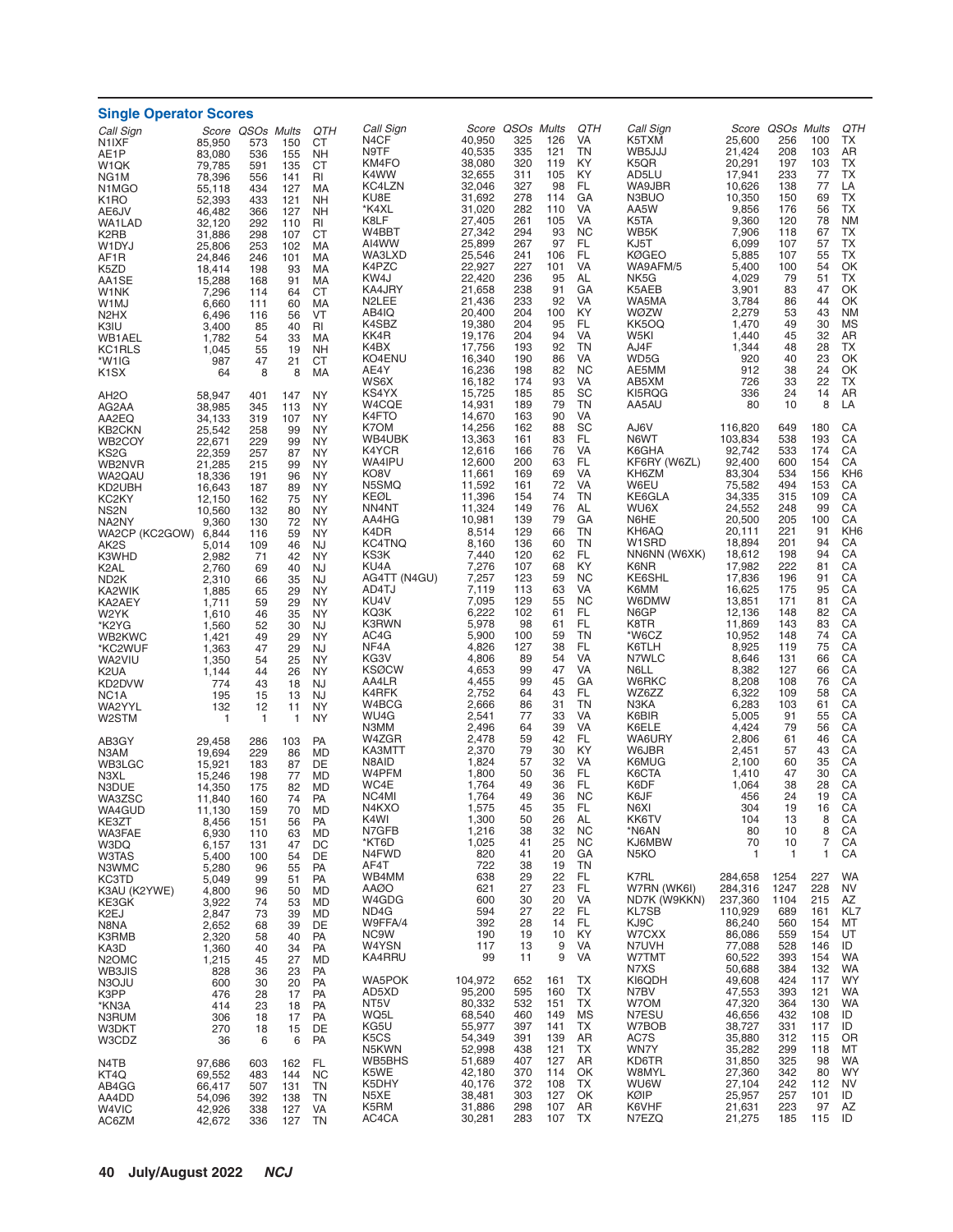| Call Sign<br>K7JQ<br><b>KTØP</b><br>W7VXS<br>WA7YAZ<br>WG7X<br>K6DGW<br>KG7VIZ                                                                                    | 19,923<br>18,879<br>18,270<br>12,629<br>11,808<br>10,773<br>10,730                                                                                                             | Score QSOs Mults<br>229<br>203<br>210<br>173<br>144<br>133<br>185                                                         | 87<br>93<br>87<br>73<br>82<br>81<br>58                                                                          | QTH<br>AZ<br>MT<br><b>WA</b><br>UT<br><b>WA</b><br><b>NV</b><br><b>WA</b>                                             | Call Sign<br>K9MMS<br>WB9VGO<br>W9DP<br>W9IZ<br>WB9HFK<br>K9NW<br>KB9VMO                                                                                                                                                                         | 7,784<br>4,656<br>4,266<br>3,526<br>2,993<br>2,418<br>1,920                                                                                                                 | Score QSOs Mults<br>139<br>97<br>79<br>82<br>73<br>62<br>64                                                               | 56<br>48<br>54<br>43<br>41<br>39<br>30                                                                         | QTH<br>IL<br>IL<br>IL<br>IN<br>IL<br>IN<br>IN                                                                                                                                        | Call Sign<br>*VE1QY<br>VE2ZWA<br>VA3FN<br><b>VE3MCF</b><br>*VE7KAJ<br>VE <sub>2</sub> GT                                                                                                                                                                                                                      | 1,696<br>624<br>260<br>99<br>84<br>4                                                                                                                                   | Score QSOs Mults<br>53<br>26<br>20<br>11<br>12<br>$\overline{2}$                                                       | 32<br>24<br>13<br>9<br>7<br>2                                                                                   | QTH<br><b>NS</b><br>QC<br>ON<br>ON<br>ВC<br>QC                                                                                                                                                                           |
|-------------------------------------------------------------------------------------------------------------------------------------------------------------------|--------------------------------------------------------------------------------------------------------------------------------------------------------------------------------|---------------------------------------------------------------------------------------------------------------------------|-----------------------------------------------------------------------------------------------------------------|-----------------------------------------------------------------------------------------------------------------------|--------------------------------------------------------------------------------------------------------------------------------------------------------------------------------------------------------------------------------------------------|-----------------------------------------------------------------------------------------------------------------------------------------------------------------------------|---------------------------------------------------------------------------------------------------------------------------|----------------------------------------------------------------------------------------------------------------|--------------------------------------------------------------------------------------------------------------------------------------------------------------------------------------|---------------------------------------------------------------------------------------------------------------------------------------------------------------------------------------------------------------------------------------------------------------------------------------------------------------|------------------------------------------------------------------------------------------------------------------------------------------------------------------------|------------------------------------------------------------------------------------------------------------------------|-----------------------------------------------------------------------------------------------------------------|--------------------------------------------------------------------------------------------------------------------------------------------------------------------------------------------------------------------------|
| KB7AK<br>N7AME<br>K7AZT<br>NU7F<br>W7MTL<br>N7VR<br>N7VS                                                                                                          | 9,438<br>8,040<br>7,296<br>7,020<br>6,615<br>5,605<br>5,568                                                                                                                    | 121<br>120<br>114<br>117<br>105<br>95<br>87                                                                               | 78<br>67<br>64<br>60<br>63<br>59<br>64                                                                          | <b>WA</b><br><b>WA</b><br>AZ<br><b>WA</b><br>0R<br>MT<br>0R                                                           | N9LF<br>KA9LC<br>*AI9K<br>WB9BWP<br>N9AJD<br>WA9LKZ<br>K9QC                                                                                                                                                                                      | 1,666<br>736<br>540<br>480<br>448<br>270<br>208                                                                                                                             | 49<br>32<br>30<br>32<br>32<br>27<br>26                                                                                    | 34<br>23<br>18<br>15<br>14<br>10<br>8                                                                          | IN<br>IL<br>IL<br>WI<br>IN<br>IL<br>WI                                                                                                                                               | V47UM (W3UL)<br>HI3MM<br>KP4/K6DTT<br>*TI2YO<br>CO <sub>2</sub> OQ<br>V4/KG9N                                                                                                                                                                                                                                 | 21.449<br>10,561<br>10,034<br>6,262<br>5,537<br>513                                                                                                                    | 241<br>179<br>173<br>101<br>113<br>27                                                                                  | 89<br>59<br>58<br>62<br>49<br>19                                                                                | V4<br>HI<br>KP4<br>ΤI<br><b>CM</b><br>V <sub>4</sub>                                                                                                                                                                     |
| <b>KE7GKI</b><br>K7JSG<br>WB7CYO<br>WB6JJJ<br>KF7GMV<br>W7JHR<br>N <sub>1</sub> JM                                                                                | 5,170<br>4,606<br>4,437<br>3,555<br>2,835<br>1,976<br>1,938                                                                                                                    | 94<br>98<br>87<br>79<br>63<br>52<br>51                                                                                    | 55<br>47<br>51<br>45<br>45<br>38<br>38                                                                          | AZ<br>UT<br>ID<br>OR<br>ID<br>OR<br>AZ                                                                                | WV9E<br>K9PG<br>N9TNT<br>NV9X<br>*WO9B<br>KC9YL<br>KN9P                                                                                                                                                                                          | 168<br>81<br>56<br>16<br>16<br>16<br>9                                                                                                                                      | 14<br>9<br>8<br>4<br>4<br>4<br>3                                                                                          | 12<br>9<br>$\overline{7}$<br>4<br>4<br>4<br>3                                                                  | WI<br>IL.<br>IN<br>IL.<br>WI<br>WI<br>WI                                                                                                                                             | PY2NY<br>P4/K3DMG<br>PU1JSV<br>L71D (LU7DUE)<br>PY3LX<br>*QRP                                                                                                                                                                                                                                                 | 23,030<br>3,744<br>1,378<br>294<br>16                                                                                                                                  | 235<br>72<br>53<br>21<br>4                                                                                             | 98<br>52<br>26<br>14<br>$\overline{4}$                                                                          | DX<br><b>DX</b><br>DX<br>DX<br>DX                                                                                                                                                                                        |
| KI7DET<br><b>KG7PMV</b>                                                                                                                                           | 1,890<br>1,560                                                                                                                                                                 | 54<br>52                                                                                                                  | 35<br>30                                                                                                        | AZ<br><b>WA</b>                                                                                                       | <b>NØAT</b>                                                                                                                                                                                                                                      | 102,145                                                                                                                                                                     | 659                                                                                                                       | 155                                                                                                            | <b>MN</b>                                                                                                                                                                            | <b>Single-Operator Assisted Scores</b>                                                                                                                                                                                                                                                                        |                                                                                                                                                                        |                                                                                                                        |                                                                                                                 |                                                                                                                                                                                                                          |
| <b>WA7PVE</b><br>W7DCM<br>*KB7SDM<br>WA9TKK<br><b>KB7BTO</b><br>N7CKJ<br>WR7Q<br>N8FKF<br>K7GZP/7<br>WD7E                                                         | 1,260<br>1,232<br>1,218<br>1,040<br>984<br>726<br>575<br>406<br>285<br>270                                                                                                     | 42<br>44<br>42<br>40<br>41<br>33<br>25<br>29<br>19<br>18                                                                  | 30<br>28<br>29<br>26<br>24<br>22<br>23<br>14<br>15<br>15                                                        | <b>WA</b><br>AZ<br><b>WA</b><br>AZ<br><b>WA</b><br>ID<br>UT<br>МT<br>OR<br>ID                                         | <b>WØAAE</b><br>ABØS<br><b>NØTA</b><br>N7WY<br>W5AP<br>WØIZ<br>W7II<br>KØJJR<br>WØZQ<br>KFØUR                                                                                                                                                    | 95,810<br>94,952<br>91,650<br>89,676<br>83,658<br>80,640<br>67,760<br>51,348<br>50,160<br>47,064                                                                            | 670<br>664<br>611<br>564<br>573<br>576<br>484<br>389<br>380<br>424                                                        | 143<br>143<br>150<br>159<br>146<br>140<br>140<br>132<br>132<br>111                                             | <b>MN</b><br>ΚS<br>CO<br><b>MO</b><br>CO<br>CO<br>IA<br><b>MN</b><br><b>MN</b><br>CO                                                                                                 | Call Sign<br>W1UE<br>K1XM<br>KA1YQC<br>KB1W<br>W <sub>1UJ</sub><br>WO <sub>1</sub> N<br>W1TO<br>WA1ZYX<br>K <sub>1</sub> VW                                                                                                                                                                                   | 104,475<br>86,020<br>57,070<br>49,750<br>38,755<br>37,560<br>12,905<br>12,384<br>9,928                                                                                 | Score QSOs Mults<br>525<br>506<br>439<br>398<br>337<br>313<br>145<br>172<br>136                                        | 199<br>170<br>130<br>125<br>115<br>120<br>89<br>72<br>73                                                        | QTH<br>МA<br>MA<br>MA<br>MA<br>MA<br>MA<br>МA<br>NΗ<br>ME                                                                                                                                                                |
| KI6DY<br>K2CUB<br>KI8I<br>KD8AJK<br>AA8OY                                                                                                                         | 84,378<br>78,430<br>36,957<br>28,690<br>23,958                                                                                                                                 | 574<br>506<br>381<br>302<br>242                                                                                           | 147<br>155<br>97<br>95<br>99                                                                                    | OH<br>MI<br>WV<br>OH<br>OH                                                                                            | <b>NWØM</b><br>KØTC<br>KØVG<br>KVØI<br>WØDC<br>WØYJT                                                                                                                                                                                             | 38,940<br>30,030<br>25,536<br>21,385<br>18,721<br>18,190                                                                                                                    | 330<br>273<br>228<br>235<br>193<br>214                                                                                    | 118<br>110<br>112<br>91<br>97<br>85                                                                            | <b>MO</b><br><b>MN</b><br><b>MN</b><br><b>NE</b><br><b>MN</b><br>KS                                                                                                                  | K <sub>1</sub> SM<br>*N1DID<br>KS1J<br>AE1T<br>WA2TNX                                                                                                                                                                                                                                                         | 8,512<br>5,640<br>3,700<br>3,034<br>648                                                                                                                                | 152<br>94<br>74<br>74<br>27                                                                                            | 56<br>60<br>50<br>41<br>24                                                                                      | МA<br>СT<br>RI<br><b>NH</b><br>RI                                                                                                                                                                                        |
| N8BJQ<br>WB8JUI<br>N8WCP<br>W8WTS<br>AB8OU<br>K8RGI<br>K8DV<br>W8DN<br>WS6K<br>K8PK<br>AC8JW<br>K7DR<br>KT8X<br>*KI9S/8<br>W8OX<br>KB8DX<br>W8DW<br>N8QE<br>W3CRZ | 21,917<br>21,663<br>13,280<br>13,125<br>12,960<br>12,283<br>10,224<br>8,424<br>7,866<br>7,434<br>6,111<br>5,796<br>5,684<br>5,040<br>4,896<br>4,335<br>4,320<br>3,854<br>3,290 | 217<br>249<br>166<br>175<br>160<br>173<br>142<br>117<br>114<br>126<br>97<br>138<br>98<br>90<br>96<br>85<br>80<br>82<br>70 | 101<br>87<br>80<br>75<br>81<br>71<br>72<br>72<br>69<br>59<br>63<br>42<br>58<br>56<br>51<br>51<br>54<br>47<br>47 | OH<br>OH<br>OH<br>OH<br>OH<br>OH<br>OH<br>OH<br>OH<br>OH<br>MI<br>MI<br>MI<br>OH<br>OH<br><b>WV</b><br>MI<br>OH<br>OH | AAØFO<br>WØETT<br>KIØJ<br><b>KØYB</b><br><b>WAØLIF</b><br><b>NØVT</b><br>WBØN<br><b>KØMKL</b><br>KØJP<br><b>NØUX</b><br><b>KØMPH</b><br><b>NEØDA</b><br>WNØL<br><b>WAØEJX</b><br><b>KCØNFB</b><br><b>KØGMK</b><br>W8LYJ<br>NYØJ<br><b>KEØNHQ</b> | 18,040<br>17,460<br>17,184<br>11,100<br>9,295<br>9,144<br>8,296<br>7,192<br>7,130<br>6,136<br>5,820<br>4,888<br>3,564<br>3,434<br>3,220<br>2,760<br>2,652<br>2,409<br>1,768 | 220<br>180<br>179<br>148<br>143<br>127<br>122<br>116<br>115<br>104<br>97<br>94<br>99<br>101<br>70<br>69<br>68<br>73<br>52 | 82<br>97<br>96<br>75<br>65<br>72<br>68<br>62<br>62<br>59<br>60<br>52<br>36<br>34<br>46<br>40<br>39<br>33<br>34 | ΚS<br>CO<br>CO<br><b>MO</b><br><b>MN</b><br><b>MO</b><br><b>MN</b><br><b>MN</b><br><b>MN</b><br>CO<br><b>MN</b><br>CO<br><b>NE</b><br>CO<br>MN<br><b>MN</b><br>CO<br><b>MO</b><br>IA | NN <sub>2</sub> N <sub>N</sub><br>K <sub>2</sub> DF <sub>C</sub><br>KI <sub>2</sub> D<br>K <sub>2</sub> NV<br>KA2D<br>WB2NFL<br>WA2DNI<br>WB2PJH<br>K4RUM<br>K2RET<br>KE2D<br>N <sub>2</sub> RC<br>WT2J<br>NW2P (N6EE)<br>W <sub>2</sub> QQ<br>N <sub>2</sub> U <sub>Z</sub> Q<br>NG <sub>2</sub> P<br>KB2URI | 70,470<br>50,435<br>47,600<br>32,996<br>32,256<br>31,476<br>28,034<br>23,256<br>20,416<br>19,352<br>11,067<br>9,240<br>5,106<br>4,738<br>3,700<br>2,870<br>1,829<br>72 | 486<br>385<br>350<br>292<br>252<br>258<br>262<br>228<br>232<br>236<br>119<br>120<br>111<br>103<br>100<br>82<br>59<br>9 | 145<br>131<br>136<br>113<br>128<br>122<br>107<br>102<br>88<br>82<br>93<br>77<br>46<br>46<br>37<br>35<br>31<br>8 | <b>NY</b><br><b>NJ</b><br><b>NY</b><br><b>NY</b><br><b>NY</b><br><b>NY</b><br><b>NY</b><br><b>NJ</b><br><b>NY</b><br>NJ<br><b>NJ</b><br><b>NY</b><br><b>NY</b><br><b>NY</b><br><b>NY</b><br><b>NY</b><br>ΝY<br><b>NY</b> |
| AB8SF<br>WA8YZB<br>WB8JAY<br>N8QNT<br>N8XI<br>N8TCP<br>KA8HKC<br>KI8DP<br>WA8KAN                                                                                  | 3,024<br>2,088<br>1,560<br>1,209<br>1,104<br>740<br>475<br>300<br>91                                                                                                           | 72<br>58<br>60<br>39<br>46<br>37<br>25<br>20<br>13                                                                        | 42<br>36<br>26<br>31<br>24<br>20<br>19<br>15<br>$\overline{7}$                                                  | MI<br>MI<br>OH<br>OH<br>MI<br>OH<br>OH<br>MI<br><b>WV</b>                                                             | KØRJK<br>KJØP<br>NØTXW<br>*WDØBGZ<br>KØXU<br>WAØTXJ<br>NØGN<br><b>KØALT</b>                                                                                                                                                                      | 1,550<br>832<br>720<br>330<br>288<br>150<br>90<br>25                                                                                                                        | 50<br>32<br>30<br>22<br>18<br>15<br>10<br>5                                                                               | 31<br>26<br>24<br>15<br>16<br>10<br>9<br>5                                                                     | CO<br>ΜN<br>MN<br>NE<br><b>NE</b><br>MN<br><b>NE</b><br>CO                                                                                                                           | AA3B<br>K3MM<br>N3QE<br>WW3S<br>W3KB<br>W3MAM<br>KB3AAY<br>W <sub>2</sub> CDO<br>4U1WB (AJ3M)                                                                                                                                                                                                                 | 215,769<br>155,929<br>103,182<br>100,480<br>62,776<br>61,420<br>45,370<br>43,296<br>38,804                                                                             | 1013<br>739<br>593<br>628<br>413<br>415<br>349<br>328<br>356                                                           | 213<br>211<br>174<br>160<br>152<br>148<br>130<br>132<br>109                                                     | <b>PA</b><br>MD<br>MD<br>PA<br>PA<br>MD<br>MD<br>MD<br>DC                                                                                                                                                                |
| N <sub>9</sub> CK<br>K9WX<br>WE9V<br>ND9G<br>K9NR<br>AA9L<br>W9FY<br>KC9TZO                                                                                       | 132,864<br>120,018<br>116,242<br>109,319<br>68,103<br>49,664<br>48,633<br>33,930                                                                                               | 768<br>723<br>722<br>679<br>423<br>388<br>377<br>377                                                                      | 173<br>166<br>161<br>161<br>161<br>128<br>129<br>90                                                             | WI<br>IN<br>WI<br>IL.<br>IL.<br>WI<br>IL.<br>WI                                                                       | VA7KO<br>VE3KI<br>VA3LR<br>VE2BVV<br>VE2HEW<br>VE3TW<br><b>VE3KTB</b><br>VY2LI<br>VA3WB                                                                                                                                                          | 93,725<br>77,265<br>50,676<br>31,581<br>27,118<br>24,735<br>22,422<br>21,080<br>21,018                                                                                      | 575<br>505<br>412<br>319<br>298<br>255<br>222<br>248<br>226                                                               | 163<br>153<br>123<br>99<br>91<br>97<br>101<br>85<br>93                                                         | BC<br>ON<br>ON<br>QC<br>QC<br>ON<br>ON<br>PE<br>ON                                                                                                                                   | K3NO<br>N3AML<br><b>W3LL</b><br>NN3RP<br>N3FJP<br>WT3K<br>KC3RPO<br>AK3B                                                                                                                                                                                                                                      | 32,120<br>18,396<br>17,112<br>16,910<br>10,281<br>2,940<br>2,698<br>2,146                                                                                              | 292<br>219<br>138<br>190<br>149<br>70<br>71<br>58                                                                      | 110<br>84<br>124<br>89<br>69<br>42<br>38<br>37                                                                  | <b>MD</b><br>MD<br>MD<br>DC<br>MD<br>MD<br>MD<br>MD                                                                                                                                                                      |
| K9CS<br>W9TD<br>N9LAH<br>KB9S<br>N <sub>2</sub> BJ<br>WU9D<br>N9TK<br>NT9E<br>WI9WI<br>WA9LEY<br>K9ZO<br>AJ9C<br>W9ZV                                             | 33,176<br>31,815<br>28,350<br>28,140<br>27,280<br>17,688<br>16,119<br>14,596<br>13,300<br>10,143<br>9,044<br>8,664<br>8,260                                                    | 286<br>303<br>315<br>268<br>248<br>201<br>199<br>164<br>175<br>147<br>133<br>152<br>118                                   | 116<br>105<br>90<br>105<br>110<br>88<br>81<br>89<br>76<br>69<br>68<br>57<br>70                                  | IL.<br>IL<br>IL<br>WI<br>IL<br>IL<br>IL<br>IL<br>WI<br>IL.<br>IL<br>IN<br>IL                                          | <b>VE3NFN</b><br>VE3HG<br>VE3FH<br>VE3TM<br>VA1XH<br>VA6RCN (VE3RCN) 5,353<br>*VE3KJQ<br>VE2EBK<br>VA3WW<br><b>VE7BGP</b><br>VA3IK<br>VE6EX<br>VA7ZM                                                                                             | 19,107<br>18,810<br>16,892<br>15,840<br>11,396<br>4,998<br>3,515<br>3,002<br>2,772<br>2,738<br>2,242<br>1,890                                                               | 193<br>209<br>206<br>198<br>148<br>101<br>98<br>95<br>79<br>63<br>74<br>59<br>54                                          | 99<br>90<br>82<br>80<br>77<br>53<br>51<br>37<br>38<br>44<br>37<br>38<br>35                                     | ON<br>ON<br>ON<br>ON<br><b>NS</b><br>AB<br>ON<br>QC<br>ON<br>BC<br>ON<br>AB<br>BC                                                                                                    | K <sub>9</sub> OM<br>N4ZZ<br>ND4Y<br>W4CU<br>NS4X<br>NR <sub>40</sub><br>AA8R<br>W4PK<br>KT3T<br>K5VIP<br>W4GKM<br>NN4RB<br>WX4W                                                                                                                                                                              | 142,410<br>139,957<br>85,519<br>74,202<br>65,968<br>55,596<br>52,110<br>43,218<br>38,599<br>38,227<br>36,936<br>28,548<br>25,164                                       | 705<br>809<br>643<br>447<br>496<br>452<br>386<br>343<br>319<br>301<br>342<br>244<br>233                                | 202<br>173<br>133<br>166<br>133<br>123<br>135<br>126<br>121<br>127<br>108<br>117<br>108                         | FL<br>TN<br>KY<br>FL<br>TN<br>NC<br>FL<br>VA<br>FL<br>VA<br>TN<br>VA<br>KY                                                                                                                                               |